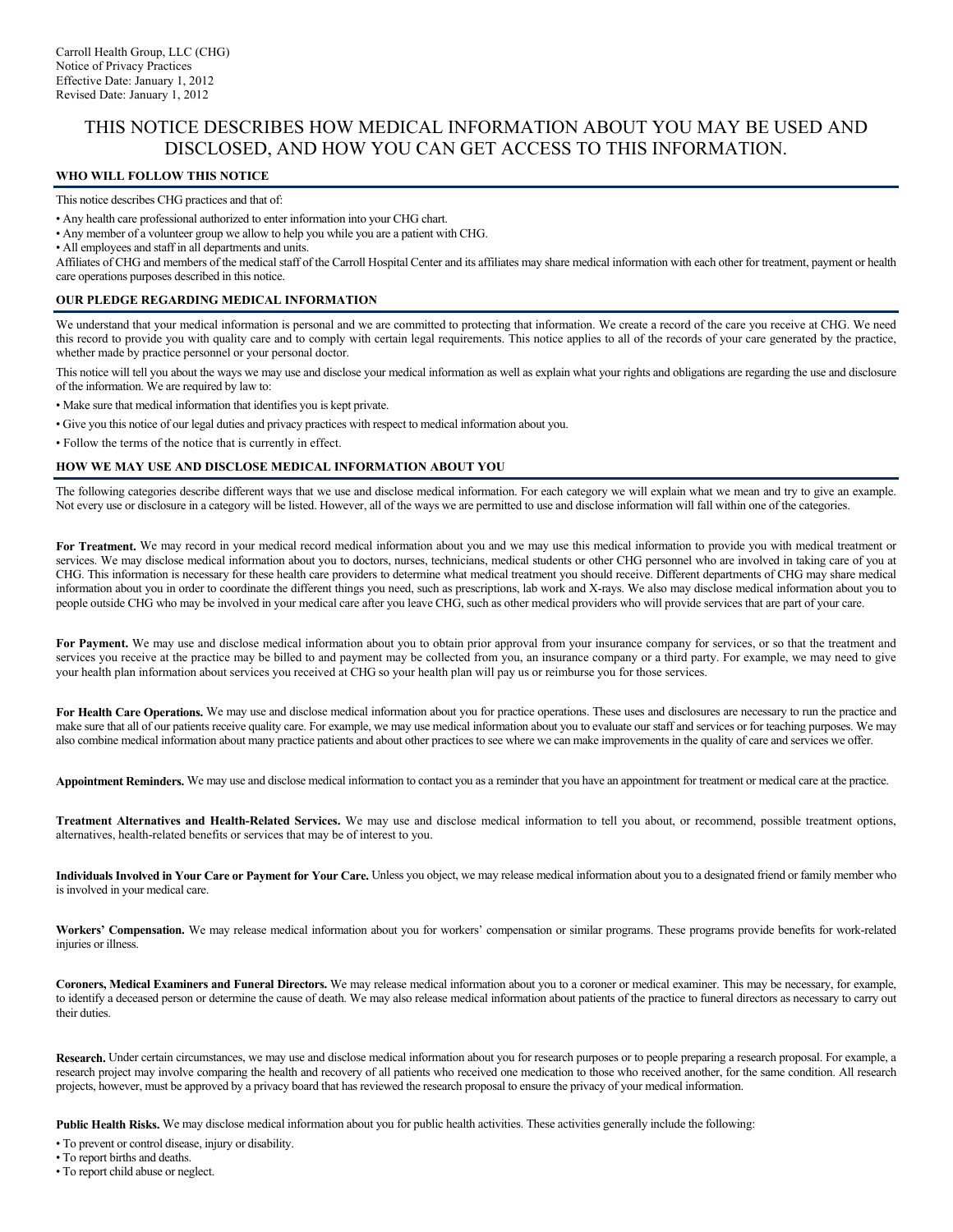• To report reactions to medications or problems with products.

- To notify people of recalls of products they may be using.
- To notify a person who may have been exposed to a disease or may be at risk for contracting or spreading a disease or condition.

• To notify the appropriate government authority if we believe a patient has been the victim of abuse, neglect or domestic violence. We will only make this disclosure if you agree or when required or authorized by law.

Health Oversight Activities. We may disclose medical information to a health oversight agency for activities authorized by law. These oversight activities include audits, investigations, inspections and licensure.

**To Avert a Serious Threat to Health or Safety.** We may use and disclose medical information about you when necessary to prevent a serious threat to the health and safety of you or another person. Any disclosure, however, would only be to someone able to help prevent the threat.

#### **As Required by Law.** We will disclose medical information about you when required to do so by federal, state or local law.

**Lawsuits and Disputes.** If you are involved in a lawsuit or a dispute, we may disclose medical information about you in response to a court or administrative order. We may also disclose medical information about you in response to a subpoena, discovery request or other lawful process by someone else involved in the dispute, but only if efforts have been made to tell you about the request or to obtain an order protecting the information requested.

**Law Enforcement.** We may release medical information about you if asked to do so by a law enforcement official:

- In response to a court order, subpoena, warrant, summons or similar process.
- To identify or locate a suspect, fugitive, material witness or missing person.
- About the victim of a crime if, under certain limited circumstances, we are unable to obtain the person's agreement.
- About a death we believe may be the result of criminal conduct.
- About criminal conduct at the practice.
- In emergency circumstances to report a crime; the location of the crime or victims; or the identity, description or location of the person who committed the crime.

**Military and Veterans.** If you are a member of the Armed Forces, we may release medical information about you as required by military command authorities. We may also release medical information about foreign military personnel to the appropriate foreign military authority.

**National Security, Intelligence Activities and Protective Services.** We may release medical information about you to authorized federal officials for intelligence, counterintelligence and other national security activities authorized by law and for protective services for certain public and foreign officials.

**Inmates.** We may release medical information about an inmate of a correctional institution or individual in the custody of a law enforcement official to that correctional institution or law enforcement official. This release would be necessary (1) for the institution to provide you with health care; (2) to protect the health and safety of you or other inmates; or (3) for the safety and security of the correctional institution.

**To, From and Between Business Associates.** The practice contracts with business associates to provide certain services. We may release medical information about you to our business associates, receive medical information about you from our business associates, and our business associates may share medical information about you between themselves. For example, we may disclose medical information about you to a third-party service provider responsible for billing or providing other services to us. To protect your medical information, however, the practice requires business associates to sign contracts agreeing to appropriately safeguard such information.

**To DHHS.** We may disclose your medical information in response to investigations by the Department of Health and Human Services.

## **OTHER USES OF MEDICAL INFORMATION**

Other uses and disclosures of medical information not covered by this notice or the laws that apply to us will be made only with your written permission. If you provide us permission to use or disclose medical information about you, you may revoke that permission, in writing, at any time. If you revoke your permission, we will no longer use or disclose medical information about you for the reasons covered by your written authorization, except to the extent that action has already been taken by the practice.

## **YOUR RIGHTS REGARDING MEDICAL INFORMATION ABOUT YOU**

You have the following rights regarding medical information we maintain about you:

**Right to Inspect and Copy.** You have the right to inspect and copy medical information that may be used to make decisions about your care as provided for in the Code of Federal Regulations (C.F.R.) at 45 C.F.R. §164.524. Usually, this includes medical and billing records, but does not include psychotherapy notes.

To inspect and copy medical information that may be used to make decisions about you, you must submit your request in writing to The Privacy Complaint Officer, 200 Memorial Avenue, Westminster, MD 21157. To the extent we use or maintain this information in an electronic health record, you may request that we provide you with a copy of such information in electronic format. If you request a copy of the information, we may charge a fee for the costs of copying, mailing or other supplies associated with your request.

We may deny your request to inspect and copy your medical information. In certain very limited circumstances, our denial will be unreviewable. Ordinarily, however, if you are denied access to medical information, you may request that the denial be reviewed. Another licensed health care professional chosen by the practice will review your request and the denial. The person conducting the review will not be the person who denied your request. We will comply with the outcome of the review.

**Right to Amend.** If you feel that medical information we have about you is incorrect or incomplete, you may ask us to amend the information as provided in 45 C.F.R. §164.526. You have the right to request an amendment for as long as the information is kept by the practice.